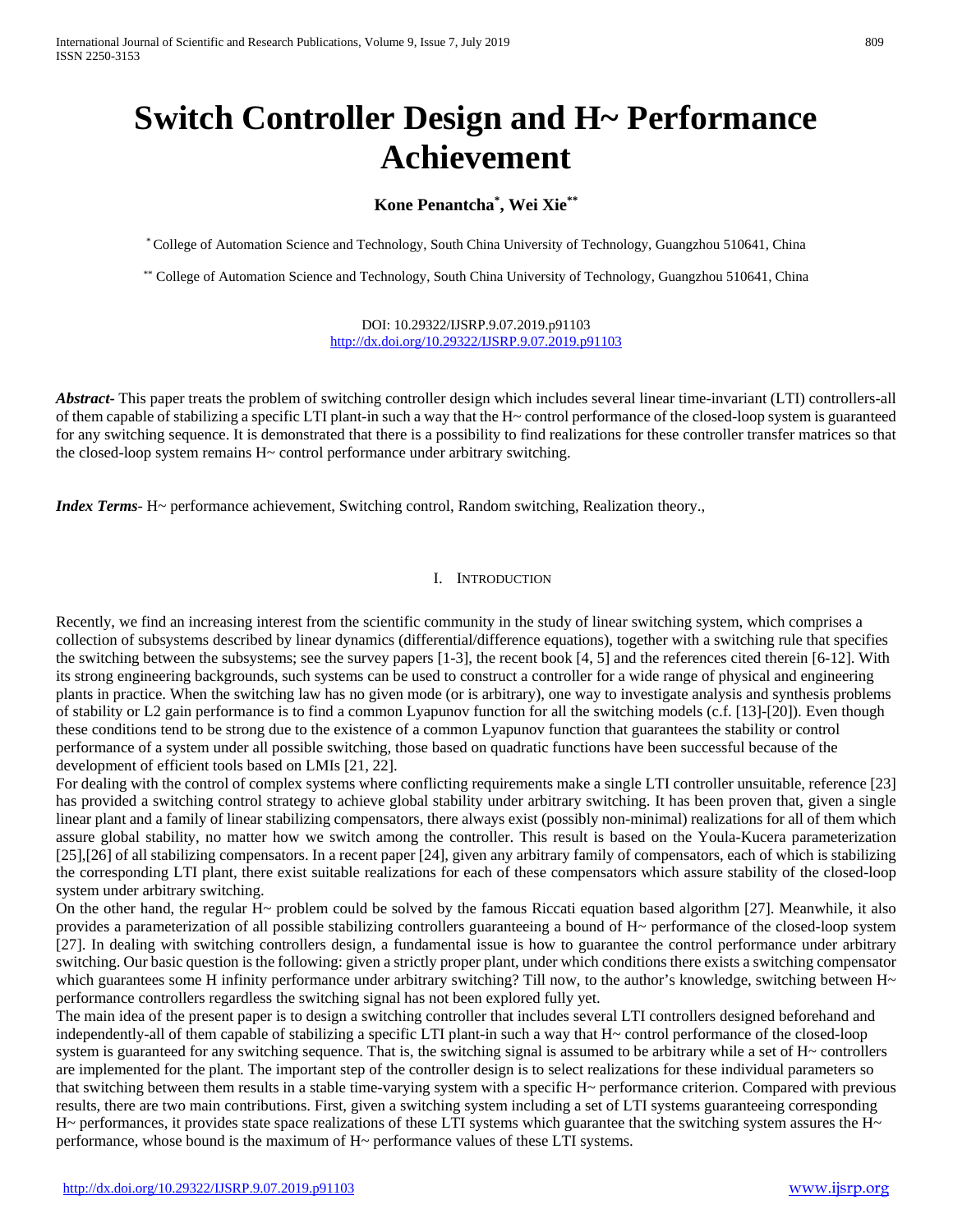Second, given an LTI plant and a family of LTI controllers guaranteeing corresponding H~ performances for the LTI plant, respectively, state space realizations for these LTI controllers will be given, which assure not only an H~ performance of the overall closed-loop system under arbitrary switching but also the corresponding H~ performance of local closed-loop system at each switching point.

II. DEFINITION AND PROBLEM STATEMENT



Fig.1 switching control

The state space realization of P is taken to be a simplified form as:

$$
\begin{aligned}\n\dot{x} &= Ax + B_{1w} + B_{2u} \\
z &= C_{1x} + D_{12u} \\
y &= C_{2x} + D_{21w}\n\end{aligned} \tag{1}
$$

With  $(A, B_1)$  controllable,  $(A, B_2)$  Stabilizable,  $(C_1, A)$  observable and  $(C_2, A)$  detectable, where  $x \in \mathbb{R}^n$  is the state. Where  $w \in \mathbb{R}^{m}$  is the disturbance,  $u \in \mathbb{R}^{m}$  is the control input,  $z \in \mathbb{R}^{p}$  is the controlled output,  $y \in \mathbb{R}^{p}$  is the state, respectively. Suppose further that the following regularity assumption hold:

$$
D_{12}^T[C_1 \quad D_{12}] = [0 \quad I], D_{21}[B_1^T \quad D_{21}^T] = [0 \quad I]
$$

According to the concept of dual (see e.g. [29] for details), we define the dual of  $P$  as

$$
p^* := \begin{cases} \n\dot{x} = A^T x + C_1^T w + C_2^T w \\
z = B_1^T x + D_{21}^T u \\
y = B_2^T x + D_{12}^T w\n\end{cases}
$$

It is also assumed that there exists a family of linear switching controller transfer matrices  $K_i(s)$ , designed beforehand and independently for the plant (1) with corresponding H~ control performances  $\gamma_i$ . A state space realization of these switching controllers  $K_i$  are given as

$$
K_i := \left[ \begin{array}{c|c} A_{k,i} & B_{k,i} \\ \hline C_{k,i} & D_{k,i} \end{array} \right] \tag{2}
$$

and meanwhile we assume the controller can switch arbitrarily, precisely that

$$
i = i(t) \in \tau = \{1, 2, ..., r\}
$$
\n(3)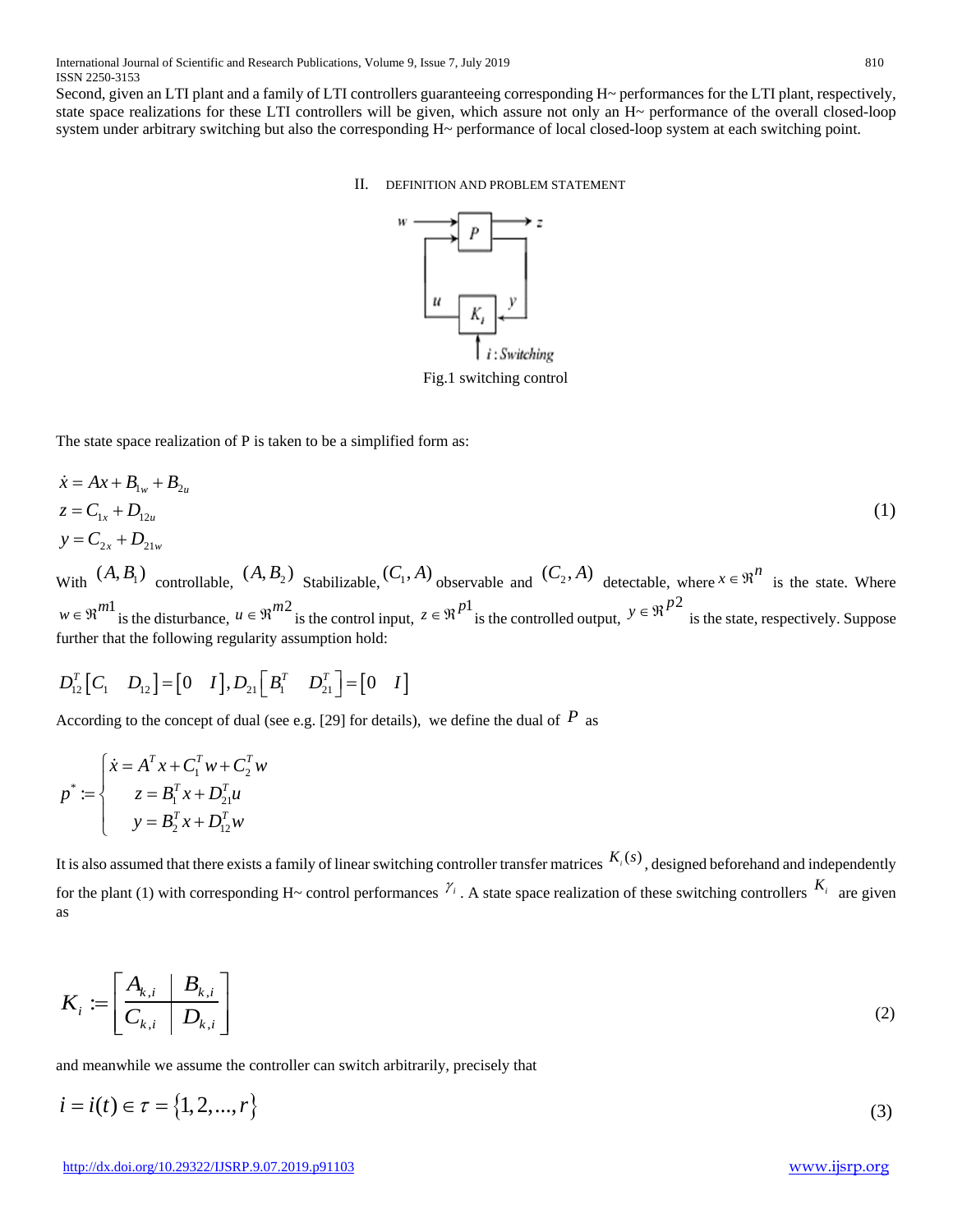That is, the method presented here to implement the switching controller guarantees an H~ control performance regardless of the algorithm used to command the switching between the controllers. Just as introduced in [24], the following assumptions will be considered.

Assumption 1: Non-Zenoness: The number of switching instants is finite on every finite interval.

Assumption 2: Zero Delay: There is no delay in the communication between the plant and the controller, which, at time t , knows the current  $y(t)$  and configuration  $i(t)$ . Assumption 1 is not an essential restriction and avoids well-posedness issues. Conversely, Assumption 2, may be a restriction in practice, but fairly acceptable in most plants. The closed-loop system matrix achieved from (1) and  $(2)$  in

$$
A_i^{cl} = \begin{bmatrix} A + B_2 D_{k,i} C_2 & B_2 C_{k,i} \\ B_{k,i} C_2 & A_{k,i} \end{bmatrix}, B_i^{cl} = \begin{bmatrix} B_1 + B_2 D_{k,i} D_{21} \\ B_{k,i} D_{21} \end{bmatrix}
$$
(4)

$$
C_i^{cl} = \left[C_1 + D_{12}D_{k,i}C_2 \quad D_{12}C_{k,i}\right], \quad D_i^{cl} = D_{12}D_{k,i}D_{21} \tag{5}
$$

Lemma 1: the following two properties are equivalent:

(i) Each of the closed-loop system in Fig.1 has H~ performance with a bound  $\gamma_i$  for fixed  $i(t)$ ;

(ii) There exists a positive-definite Lyapunov matrix for system (4)-(5) satisfies

$$
\begin{bmatrix}\nX_i A_i^{cl} + (A_i^{cl})^T X_i & X_i B_i^{cl} & (C_i^{cl})^T \\
\ast & -\gamma_i I & (D_i^{cl})^T \\
\ast & \ast & -\gamma_i I\n\end{bmatrix} \prec 0.
$$
\n(6)

$$
\begin{bmatrix}\nA_i^{cl}Y_i + Y_i (A_i^{cl})^T & B_i^{cl} & Y_i (C_i^{cl})^T \\
\ast & -\gamma_i I & (D_i^{cl})^T \\
\ast & \ast & -\gamma_i I\n\end{bmatrix} \prec 0.
$$
\n
$$
(7)
$$

The main problem is addressed in this paper as

Problem: Given LTI plant (1) and a family of transfer functions  $K_i(s)$  assuring that the closed-loop system (4)-(5) is guaranteed H~ control performance  $\gamma_i$  for fixed *i*, does there exist realizations for the  $K_i(s)$  such that the overall closed-loop system is guaranteed the H ~performance  $\gamma := \max(\gamma_i)$  among arbitrary switching, and meanwhile, the corresponding H~ performance  $\gamma_i$ of each local closed-loop system is also maintained by each local controller  $K_s(s)$  for fixed

### 3 PRELIMINARY

In this section, some useful properties among two Riccati equations and correspondent controller constructions for the standard H~ control problem will be overviewed as follows.

To simplify notation, we define some equations as

$$
\psi(X) = A^T X + XA + X(\gamma^{-2} B_1 B_1^T - B_2 B_2^T) X + C_1^T C_1
$$
\n(8)

$$
\psi(Y) = A_{\text{tmp}}Y + YA_{\text{tmp}}^T + Y(\gamma^{-2}XB_2B_2^TX - C_2^TC_2)Y + B_1B_1^T
$$
\n(9)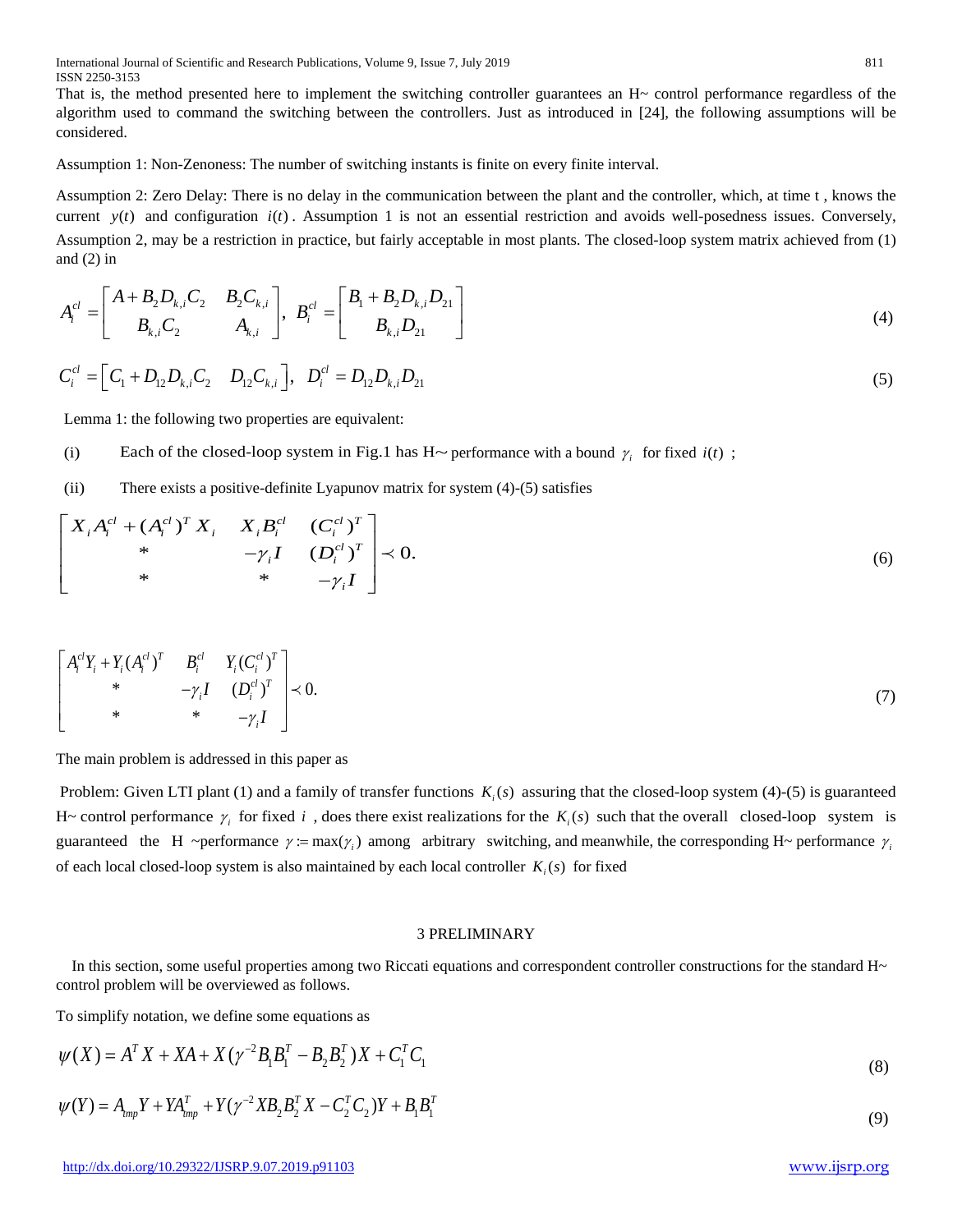Lemma 2: There exists an admissible <sup>γ</sup> -suboptimal controller if and only if the two conditions below hold

- (i) There exists a symmetric nonnegative stabilizing solution *X* to the Riccati equation  $\psi(X) = 0$ .
- (ii) For the *X* given in (i), there exits a symmetric nonnegative stabilizing solution *Y* to Riccati equation  $\psi(Y) = 0$ .

Moreover, when two conditions hold, one such controller is

$$
K_{\text{sub1}} = \left[ \frac{\hat{A} + \hat{B}_2 F + LC_2}{F} \right] \tag{10}
$$

Where  $\hat{A} = A + \gamma^{-2} B_1 B_1^T X + \gamma^{-2} Y X B_2 B_2^T X$ ,  $\hat{B}_2 = B_2 + \gamma^{-2} Y X B_2$ ,  $L = -Y C_2^T$  and  $F = -B_2^T X$ 

Lemma 3: If conditions (i) and (ii) of lemma (2) are satisfied, the set of all admissible controllers such that  $||T_{\text{Zw}}||_{\infty} \lt \gamma$  equals the set of all transfer matrices from *y* to *u* as



Fig.2. parameterization of  $\gamma$ -suboptimal controller with  $Q$ .

Where  $Q \in H_{\infty}$  and  $||Q||_{\infty} \prec \gamma$ 

$$
J := \begin{bmatrix} \hat{A} + \hat{B}_2 F + LC_2 & -L & \hat{B}_2 \\ \hline F & 0 & I \\ -C_2 & I & 0 \end{bmatrix}
$$
 (11)

It is a very useful construction, since the free parameter *Q* increase adjustable parameter for control systems.

Remark: Any stabilizing controller  $K(S)$  is expressed with a quadratically stable  $Q_0$  as  $K = F_i(J, Q_0)$ . Considering a function  $Q_0 = F_l(\hat{J}, K)$ , where

$$
\hat{J} := \begin{bmatrix} \hat{A} & YC_2^T & \hat{B}_2 \\ \overline{B}_2^T X & 0 & I \\ C_2 & I & 0 \end{bmatrix} = \begin{bmatrix} \hat{A} & -L & \hat{B}_2 \\ \overline{-F} & 0 & I \\ C_2 & I & 0 \end{bmatrix}
$$
(12)

$$
F_l(J, Q_0) = F_l(J, F_l(\hat{J}, K)) = F_l(J_{\text{tmp}}, K),
$$
\n(13)

# Where  $J_{\text{imp}}$  can be obtained by using the state space star product formula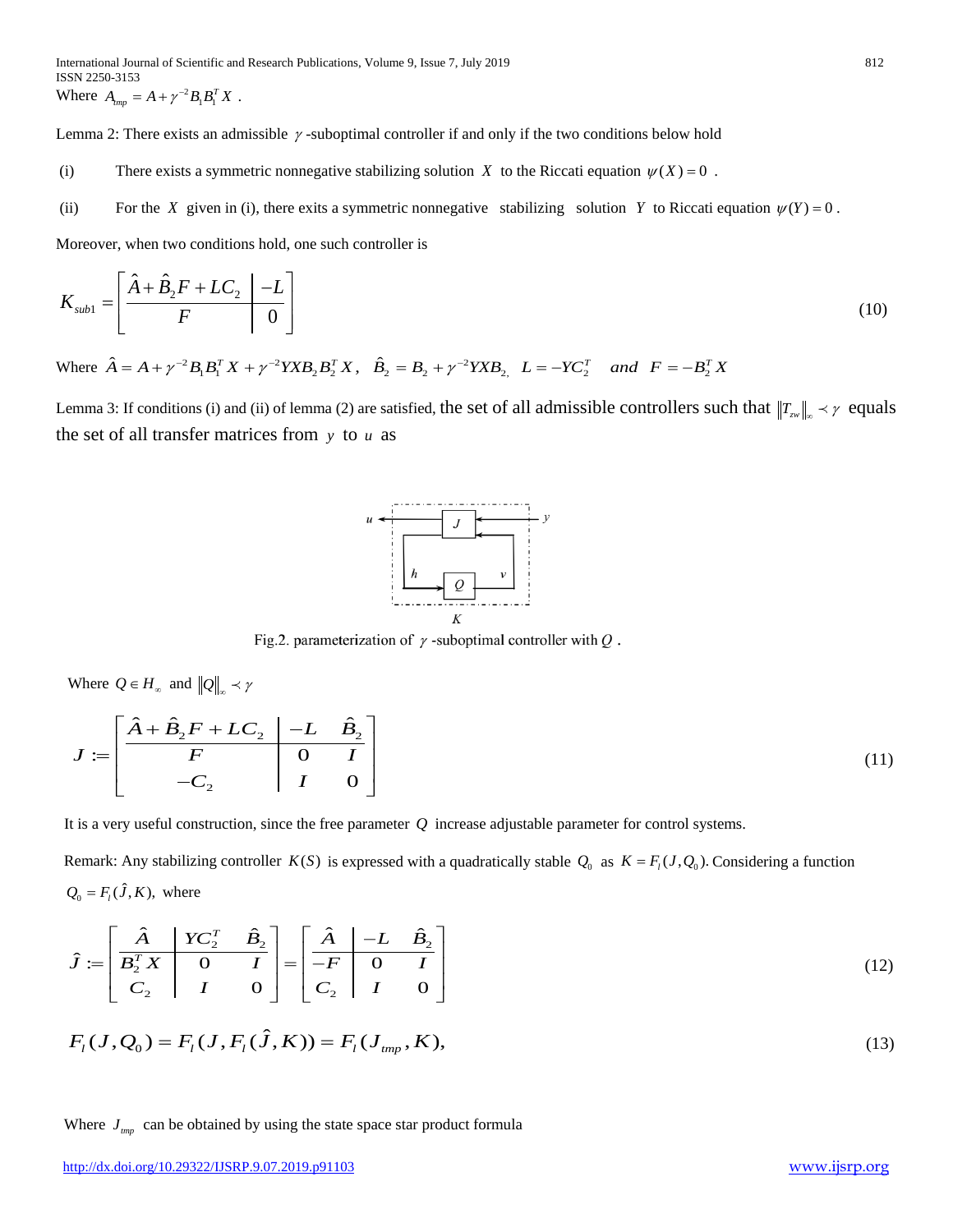$$
J_{\text{tmp}} = \begin{bmatrix} 0 & I \\ I & 0 \end{bmatrix}
$$

Hence  $F_l(J, Q_0) = F_l(J_{lmp}, K) = K$ 

In this setup, the following lemma (similar to [27, lemma 16.8]) is utilized in the sequel

Lemma 4: Assume conditions (i) and (ii) of lemma (2) are satisfied. Then the controller  $K(s)$  is admissible for  $P(s)$  and  $\left\|F_{l}(P,K)\right\|_{\infty} \prec \gamma$ .

According to the lemma above, we can choose a proper parameter  $Q = F_i(\hat{J}, K)$ , whose state space realization could be

$$
K := \left[ \begin{array}{c|c} A_k & B_k \\ \hline C_k & D_k \end{array} \right]_{\rm as}
$$

derived with the controller

$$
Q := \left[\begin{array}{c|c}\nA_Q & B_Q \\
\hline\nC_Q & D_Q\n\end{array}\right] = \left[\begin{array}{cc|c}\n\hat{A} + \hat{B}_2 D_k C_2 & \hat{B}_2 C_k & \hat{B}_2 D_k - L \\
B_k C_2 & K_k & B_k \\
\hline\nD_k C_2 - F & C_k & D_k\n\end{array}\right]
$$
\n(14)

## 4 MAIN RESULTS

In this section, the proposed control structure and the free parameter  $Q_0$  are shown in Fig.4. According to lemma 3, the free parameter composed of the controllers  $K_i^+$  and  $\hat J^-$  is proper stable transfer function that has an H  $_-$  control performance.



Fig.3. The proposed control structure and  $Q_0 = F_l(\hat{J}, K_i)$ 

First, H~ performance realization of the switching system with transfer function expression will be considered here. Similar with the results presented in [24] for the case of linear switching plant, the free parameter  $\hat{Q}_0$  must be properly realized.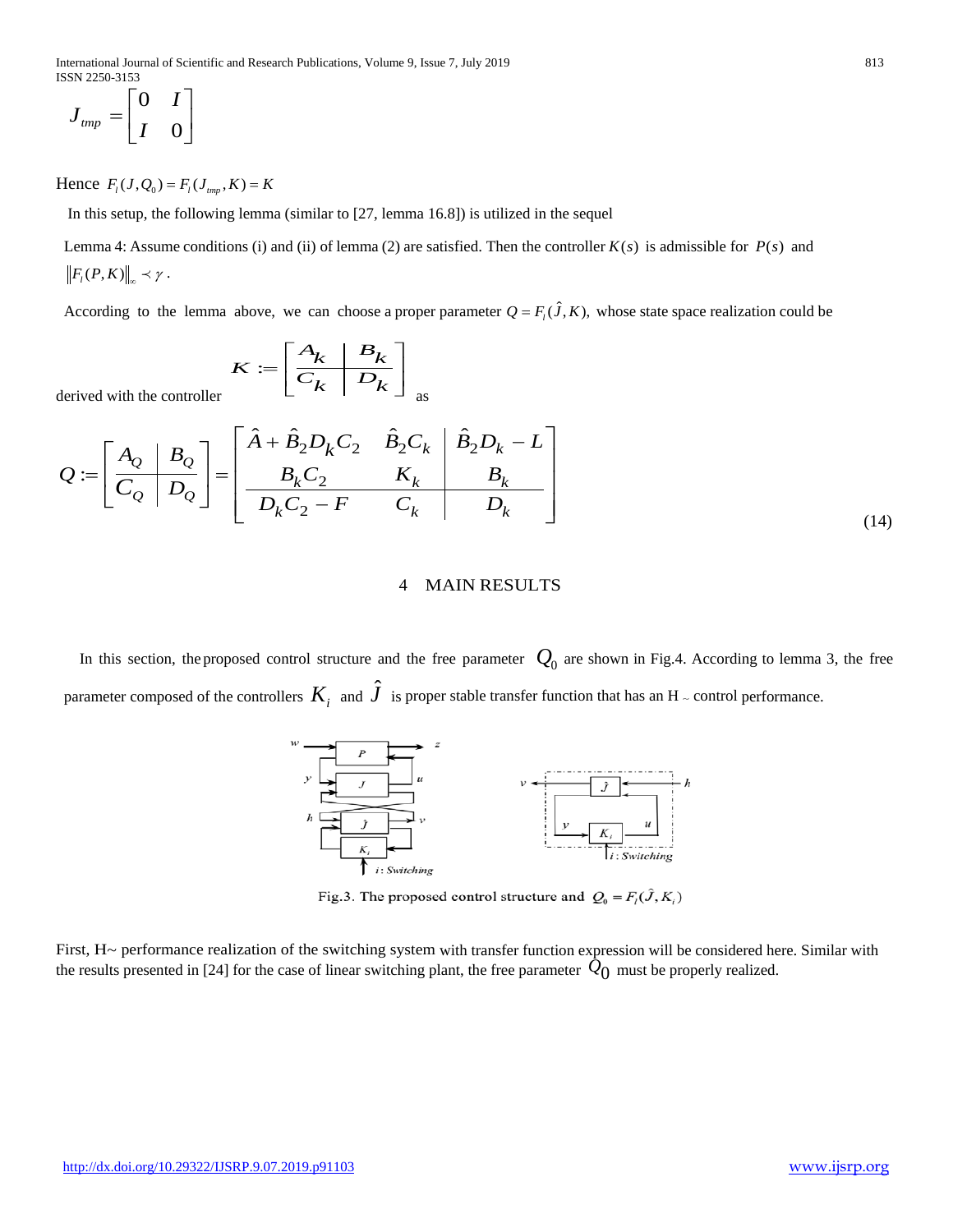International Journal of Scientific and Research Publications, Volume 9, Issue 7, July 2019 814 ISSN 2250-3153

$$
\mathcal{Q}_{0,i} = \left[ \begin{array}{c|c} A_{\mathcal{Q}_{0,i}} & B_{\mathcal{Q}_{0,i}} \\ \hline C_{\mathcal{Q}_{0,i}} & D_{\mathcal{Q}_{0,i}} \\ \end{array} \right]
$$

Theorem 1: As long as each system

of the linear switching system  $\mathcal{Q}_0$  has H~ performance with

a bound  $\gamma_i$  for fixed *i*, there always exists H~ performance realization with a bound

$$
\gamma := \max(\gamma_i), i = i(t) \in \tau = \{1, 2, ..., r\}
$$

for the switching system  $Q_0$ .

Proof: To prove that there exists a realization that remains an H<sub>r</sub> performance for the switching system  $Q_0$ , since each system  $Q_{0,i}$ has H<sub>r</sub> performance with a bound  $\gamma_i$  for fixed *i*, the performance criterion could be chosen as  $\gamma := \max(\gamma_i)$ . According to lemma 1, there always exist *r* linear matrix inequalities for the performance criterion  $\gamma$  as

$$
\begin{bmatrix}\nX_i A_{Q_{0,i}} + (A_{Q_{0,i}})^T X_i & X_i B_{Q_{0,i}} & (C_{Q_{0,i}})^T \\
* & -\gamma I & (D_{Q_{0,i}})^T \\
* & * & -\gamma I\n\end{bmatrix} \n\prec 0
$$
\n(15)

If we multiply (15) by 0 0  $0$   $I$   $0$ 0 0 *T i i R*  $T_i = \begin{vmatrix} 0 & I \end{vmatrix}$ *I*  $\begin{bmatrix} R_i^{-T} & 0 & 0 \end{bmatrix}$  $=\begin{vmatrix} 1 & 0 \\ 0 & I & 0 \end{vmatrix}$  $\left[\begin{array}{ccc} 0 & 0 & I \end{array}\right]$ on the left and  $T_i^T$  on the right, where  $R_i$  is an upper triangular matrix

(Cholesky's decomposition) of  $X_i = R_i^T R_i$  since *T* is full row rank, we can get

$$
\begin{bmatrix}\n\left[\tilde{A}_{Q_{0,i}} + (\tilde{A}_{Q_{0,i}})^T\right] & \tilde{B}_{Q_{0,i}} & (\tilde{C}_{Q_{0,i}})^T \\
\ast & -\gamma I & (\tilde{D}_{Q_{0,i}})^T \\
\ast & \ast & -\gamma I\n\end{bmatrix} \prec 0
$$
\n(16)

Where  $\tilde{A}_{Q_{0,i}} = R_i A_{Q_{0,i}} R_i^{-1}$ ,  $\tilde{B}_{Q_{0,i}} = R_i B_{Q_{0,i}}$ ,  $\tilde{C}_{Q_{0,i}} = C_{Q_{0,i}} R_i^T$ , and  $\tilde{D}_{Q_{0,i}} = D_{Q_{0,i}}$ .

Since  $Q_{0,i}(s) = \tilde{C}_{Q_{0,i}} \left[ sI - \tilde{A}_{Q_{0,i}} \right]^{-1} \tilde{B}_{Q_{0,i}} + \tilde{D}_{Q_{0,i}} = C_{Q_{0,i}} \left[ sI - A_{Q_{0,i}} \right]^{-1} B_{Q_{0,i}} + D_{Q_{0,i}}$ ,  $i = i(t) \in \tau = \{1, 2, ..., r\}$  and there exists identity matrix, it means the state space realization  $\left\{\tilde{A}_{Q_{0,i}}, \tilde{B}_{Q_{0,i}}, \tilde{C}_{Q_{0,i}}, \tilde{D}_{Q_{0,i}}\right\}$  has H~ performance with the bound  $\gamma$  for any  $i = i(t) \in \tau = \{1, 2, ..., r\}$ 

The following procedure provides the H~performance realization with the bound  $\gamma$  for the switching system  $Q_0$ . Procedure:

- 1) Take any realization  $\{A_{Q_{0,i}}, B_{Q_{0,i}}, C_{Q_{0,i}}, D_{Q_{0,i}}\}$  of each system  $Q_{0,i}$ , so that  $Q_{0,i}(s) = C_{Q_{0,i}} \left[ sI A_{Q_{0,i}} \right]^{-1} A_{Q_{0,i}} + D_{Q_{0,i}}$  which is H~ performance with a bound  $\gamma_i$
- 2) Compute the positive-definite solution  $X_i$  of the following inequalities as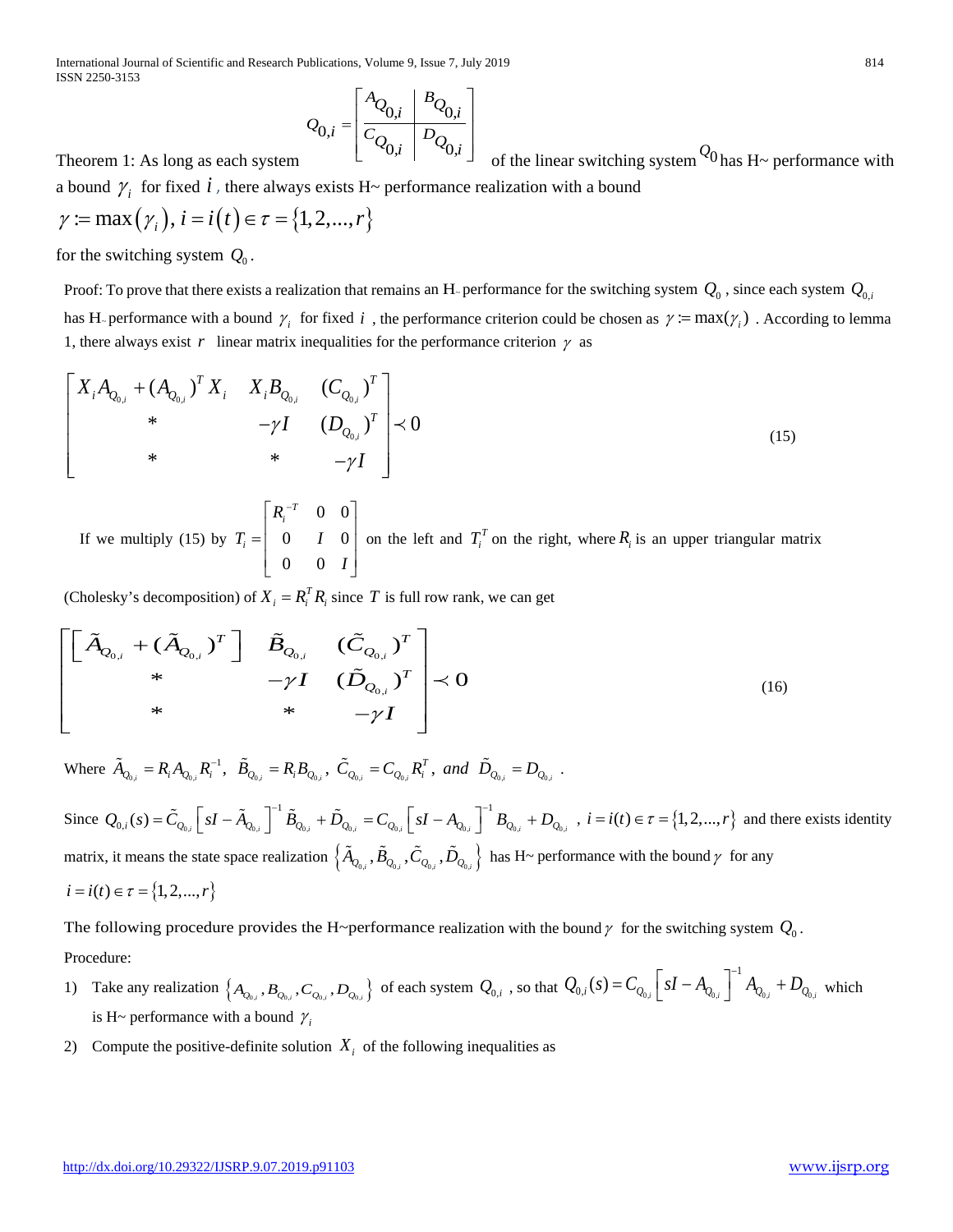International Journal of Scientific and Research Publications, Volume 9, Issue 7, July 2019 815 ISSN 2250-3153

$$
\begin{bmatrix} X_i A_{Q_{0,i}} + A_{Q_{0,i}}^T X_i & X_i B_{Q_{0,i}} & C_{Q_{0,i}}^T \\ * & -\gamma I & D_{Q_{0,i}}^T \\ * & * & -\gamma I \end{bmatrix} \prec 0,
$$
\n(17)

Where  $\gamma = \max(\gamma_i)$ 

3) Factorize  $X_i$  as  $X_i = R_i^T$  where *R* is an upper matrix triangular matrix (Cholesky's decomposition).

4) Realize the given function as

$$
\dot{Z}(t) = \tilde{A}_{Q_{0,i}} Z(t) + \tilde{B}_{Q_{0,i}} v(t)
$$
\n
$$
h(t) = \tilde{C}_{Q_{0,i}} z(t) + \tilde{D}_{Q_{0,i}} v(t)
$$
\nWhere  $\tilde{A}_{Q_{0,i}} = R_i A_{Q_{0,i}} R_i^{-1}, \tilde{B}_{Q_{0,i}} = R_i B_{Q_{0,i}}, \tilde{C}_{Q_{0,i}} R_i^{-1}, and \tilde{D}_{Q_{0,i}} = D_{Q_{0,i}}$ \n(18)

Henceforth, two Riccati equations  $(8)$  and  $(9)$  of the standard H $\sim$  control problem always have symmetric nonnegative stabilizing solutions for  $\gamma := \max(\gamma_i)$ . The main result of this subsection is stated as follows.

Theorem 2: Given LTI plant (1) and a family of transfer functions  $K_i(s)$ ,  $i = i(t) \in \tau = \{1, 2, ..., r\}$ , each stabilizing plant (1) with corresponding H<sub>~</sub> performance  $\gamma_i$ , and then Riccati equations (8) and (9) of the standard H<sub>~</sub> control problem have symmetric nonnegative stabilizing solutions *X* and *Y* for the criterion  $\gamma := \max(\gamma_i)$ , there exists non-minimal realizations of these switching transfer functions.

 $K_i(s)$  shown in Fig.4 that guarantees H~ performance of the closed-loop system for every *i*, and a set of state space realizations of  $K_i(s)$  are given as

$$
A_{k,i} = \begin{bmatrix} \hat{A} + \hat{B}_2 F + LC_2 - \hat{B}_2 D_{k,i} C_2 & \hat{B}_2 \tilde{C}_{Q_{0,i}} \\ -\tilde{B}_{Q_{0,i}} C_2 & \tilde{A}_{Q_{0,i}} \end{bmatrix}
$$

$$
B_{k,i} = \left[\begin{array}{c} \hat{B}_2 D_{k,i} - L \\ \tilde{B}_{Q_{0,i}} \end{array}\right],\tag{19}
$$

,

$$
C_{k,i} = \left[ F - D_{k,i} \quad \tilde{C}_{Q_{0,i}} \right], \ D_{k,i} = D_{k,i}
$$
 (20)

 $^{2}B_{1}B_{1}^{T}X+\gamma ^{-2}YXB_{2}B_{2}^{T}$  $L_2 = B_2 + \gamma^{-2} Y X B_2, \ \ L = -Y C_2^T, \ F = -B_2^T$ 

 $B_2 = B_2 + \gamma^{-2} Y X B_2$ ,  $L = -Y C_2^T$ ,  $F = -B_2^T X$ 

 $T$   $\mathbf{v}$   $\mathbf{v}$   $\mathbf{v}^{-2}$ *v* $\mathbf{v}$ *d*  $\mathbf{p}^{T}$ 

 $= B_2 + \gamma^{-2} Y X B_2, \quad L = -Y C_2^T, \quad F = -B_2^T X$  and

 $T$   $\boldsymbol{E}$   $=$   $\boldsymbol{p}^{T}$ 

 $\hat{A} = A + \gamma^{-2} B_1 B_1^T X + \gamma^{-2} Y X B_2 B_2^T X,$ 

 $A = A + \gamma^{-2} B_1 B_1^T X + \gamma^{-2} Y X B_2 B_2^T X$ 

 $-2$   $\mathbf{p}$   $\mathbf{p}^T$   $\mathbf{v}$   $\mathbf{v}$   $\mathbf{v}$ 

 $\hat{B}_2 = B_2 + \gamma^{-2} Y X B_2, \ \ L = -Y C_2^T,$ 

γ

−  $= A + \gamma^{-2} B_1 B_1^T X +$ 

 $\gamma$   $B_1B_1 X + \gamma$ 

Where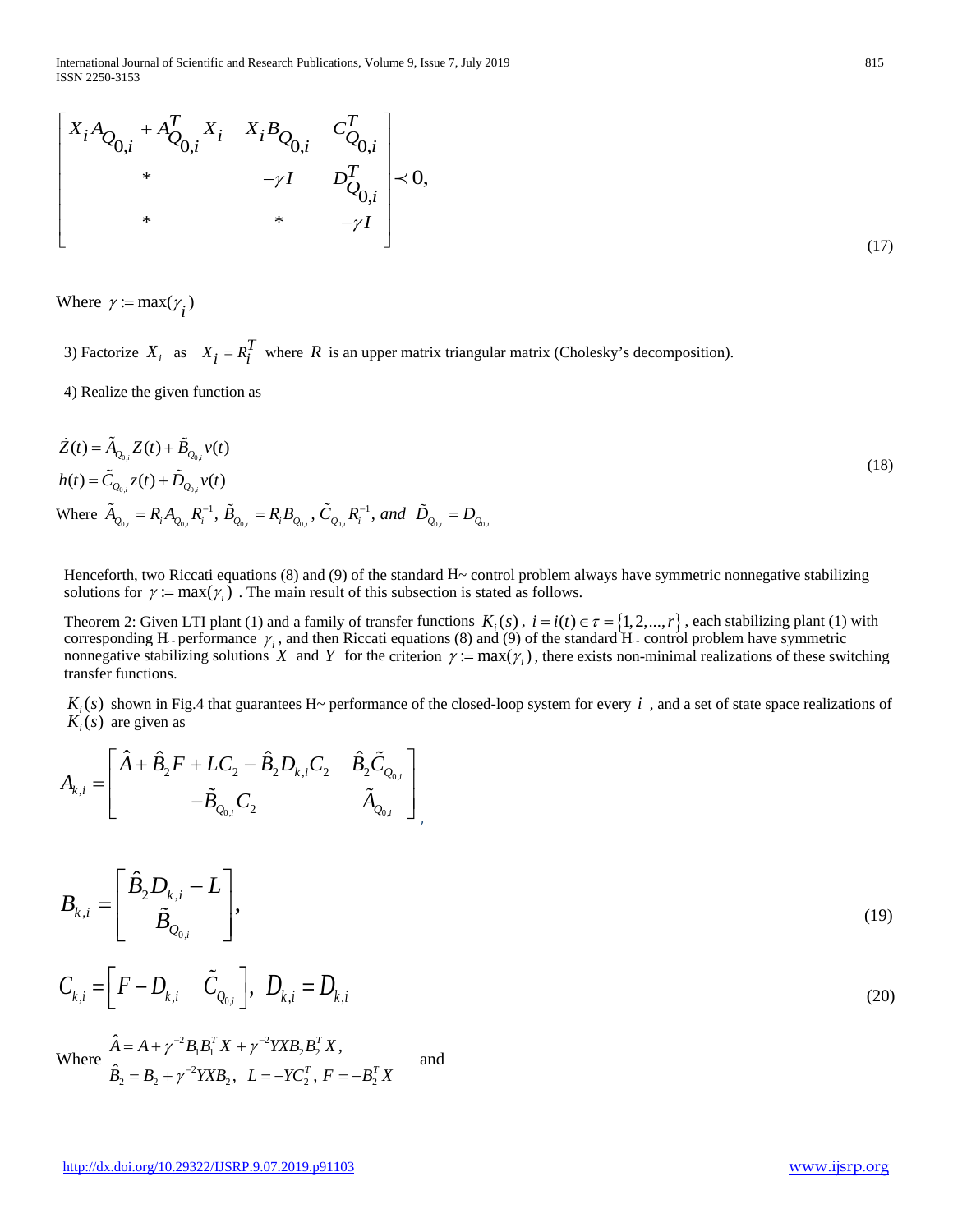International Journal of Scientific and Research Publications, Volume 9, Issue 7, July 2019 816 ISSN 2250-3153

$$
\left[\begin{array}{c|c}\n\tilde{A}_{Q_{0,i}} & \tilde{B}_{Q_{0,i}} \\
\hline\n\tilde{C}_{Q_{0,i}} & \tilde{D}_{Q_{0,i}}\n\end{array}\right] = \left[\begin{array}{c|c}\nR_i A_{Q_{0,i}} R_i^{-1} & R_i B_{Q_{0,i}} \\
\hline\nC_{Q_{0,i}} R_i^{-1} & D_{Q_{0,i}}\n\end{array}\right]
$$
\n(21)

With 
$$
\left[\begin{array}{c|c}\nA_{Q_{0,i}} & B_{Q_{0,i}} \\
\hline\nC_{Q_{0,i}} & D_{Q_{0,i}}\n\end{array}\right] = \left[\begin{array}{cc|c}\n\hat{A} + \hat{B}_2 D_{k,i} C_2 & \hat{B}_2 C_{k,i} & \hat{B}_2 D_{k,i} - L \\
B_{k,i} C_2 & A_{k,i} & B_{k,i} \\
\hline\nD_{k,i} C_2 - F & C_{k,i} & D_{k,i}\n\end{array}\right]
$$
 and  $R_i$  is a derived from  $X_i = R_i^T R_i$  according to (17)

#### **Proof**:

According to lemma 4, the H~ performance  $||F_1(G,K)||_{\infty}$  is equivalent with  $||F_1(\hat{J},K)||_{\infty}$  by the controller *K*. That is, when the controller  $K = F_1(J, Q_0)$  is chosen, we have  $||F_1(\hat{J}, F_1(J, Q_0))||_{\infty} = ||Q_0||_{\infty}$ . That is the H~ performance of the closedloop system is equivalent with the system  $Q_0$ . Thus, we can construct the switching system  $Q_0$  combined with  $Q_{0,i}$ , which has H~ performance realization with the bound  $\gamma$ .

If each switching system of  $Q_0$  is chosen as

$$
Q_{0,i} = F_i(\hat{J}, K_i), \text{ where } \hat{J} := \begin{bmatrix} \hat{A} & -L & \hat{B}_2 \\ \overline{-F} & 0 & I \\ C_2 & I & 0 \end{bmatrix} \text{ is shown in Fig.3, the state space realization of } Q_{0,i} \text{ could be obtainable as}
$$
  

$$
Q_{0,i} = \begin{bmatrix} A_{Q_{0,i}} & B_{Q_{0,i}} \\ \overline{C_{Q_{0,i}}} & D_{Q_{0,i}} \end{bmatrix} = \begin{bmatrix} \hat{A} + \hat{B}D_{k,i}C_2 & \hat{B}_2C_{k,i} & \hat{B}_2D_{k,i} - L \\ \overline{D_{k,i}C_2} & A_{k,i} & B_{k,i} \\ \overline{D_{k,i}C_2} - F & C_{k,i} & D_{k,i} \end{bmatrix}
$$

Since each of  $K_i(s)$  is stabilizing the plant (1) with H~ performance  $\gamma_i$ , we have  $||Q_{0,i}||_{\infty} \leq \gamma_i \leq \gamma$ , with  $\gamma := \max(\gamma_i)$ . According to theorem 1, an H~performance realization with the bound  $\gamma$  of  $Q_{0,i}$  could be written as

$$
\left[\begin{array}{c|c}\tilde{A}_{\overline{Q}_{0,i}} & \tilde{B}_{\overline{Q}_{0,i}} \\ \hline \tilde{C}_{\overline{Q}_{0,i}} & \tilde{D}_{\overline{Q}_{0,i}}\end{array}\right] = \left[\begin{array}{c|c} R_{i}A_{\overline{Q}_{0,i}}R_{i}^{-1} & R_{i}B_{\overline{Q}_{0,i}} \\ \hline C_{\overline{Q}_{0,i}}R_{i}^{-1} & D_{\overline{Q}_{0,i}}\end{array}\right],
$$

Where  $R_i$  is derived from  $X_i = R_i^T R_i$  with (17). Even though state space realizations of  $Q_{0,i}$  may be different, transfer function expression of each system  $Q_{0,i}$  is the same. Finally, when the realization of  $Q_{0,i}$  is substituted into  $K_i = F_i(J, Q_{0,i})$ , a set of state space realizations of  $K_i(s)$  could be obtainable as (19)-(20).

Remark: The theorem above gives the answer to the problem presented in section II. Each system  $Q_{0,i}$  can be selected in such a way shown as Fig.4 that the resulting controller transfer function is the desired one  $K_i(s)$ . The only problem concerned with  $Q_0$  is its realization, which cannot be arbitrary. Here, an H~ realization method of  $Q_0$  is given as (21).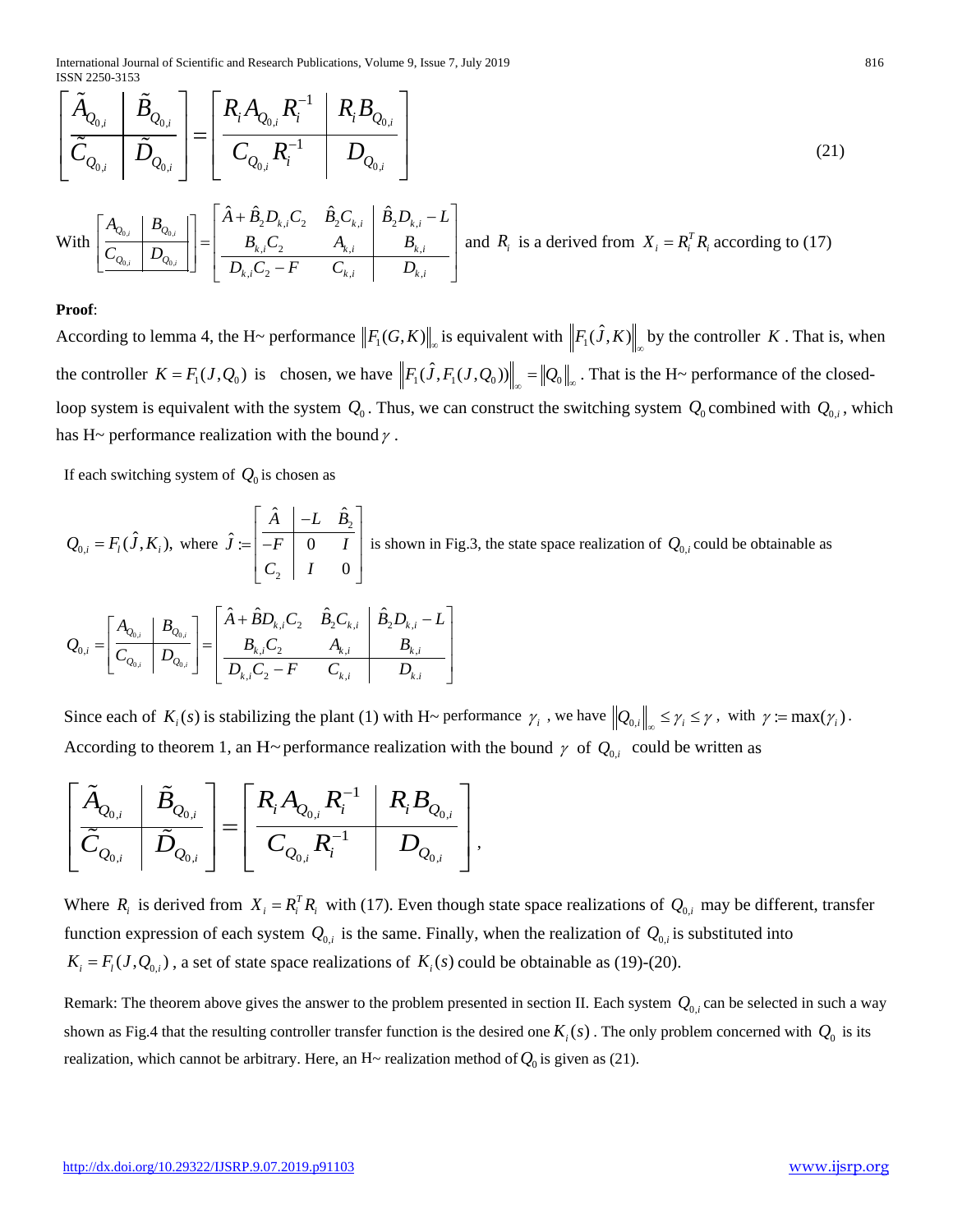### 5 NUMERICAL EXAMPLE



Fig. 4. Mixed sensitivity function minimization problem

We consider the practical example of Hespanha and Morse (2002) in [23] corresponding to the control of the roll angle of an aircraft. The model is defined by the transfer function

$$
G(s) = \frac{-1000}{s(s + 0.875)(s + 50)}
$$

Two controllers are considered to guarantee different  $H<sub>></sub>$  performance for mixed sensitivity function minimization problem, the first one is designed for good noise rejection properties, whereas the second is a little fast but sensitive to measurement noise. Furthermore, both of controllers are considering the properties of not only the output of controlled plant but also the output of the controller.

The controlled input vector is defined in Fig. 4 as follows:

$$
\begin{bmatrix} z \\ u \end{bmatrix} = \begin{bmatrix} (I+GK)^{-1}G & (I+GK)^{-1} \\ K(I+GK)^{-1}G & (I+GK)^{-1}K \end{bmatrix} \begin{bmatrix} d \\ w \end{bmatrix},
$$
\n(22)

Where  $d$  is the input disturbance and  $w$  is the measurement noise. In this case, the state space presentation of the generalized plant is

$$
P := \begin{bmatrix} A & B & 0 & -B \\ \hline C \\ 0 & 0 & 0 \\ C & 0 & 0 \end{bmatrix} \begin{bmatrix} 0 & I \\ -1 \end{bmatrix}
$$
  

$$
C \qquad (23)
$$

Since  $D_{11}$  of above generalized plant is not zero matrix, it does not satisfy the assumption of by the solution of traditional Riccati equations. We utilize the elimination procedure of  $D_{11}$  and scaling transformation introduced in [29]. The generalized plant satisfying all assumptions is obtained as follows.

$$
\tilde{G} = \begin{bmatrix} A & B_1 & B_2 \\ \hline C_1 & 0 & D_{12} \\ C_2 & D_{21} & 0 \end{bmatrix} = \begin{bmatrix} A & \begin{bmatrix} B & 0 \end{bmatrix} & -B \\ \hline p(1 - \gamma^{-2})^{(1/2)} C & \begin{bmatrix} 0 & 0 \\ 0 & 0 \end{bmatrix} & \begin{bmatrix} 0 \\ -1 \end{bmatrix} \\ (1 - \gamma^{-2})^{(-1/2)} C & \begin{bmatrix} 0 & -1 \end{bmatrix} & 0 \end{bmatrix}
$$
\n(24)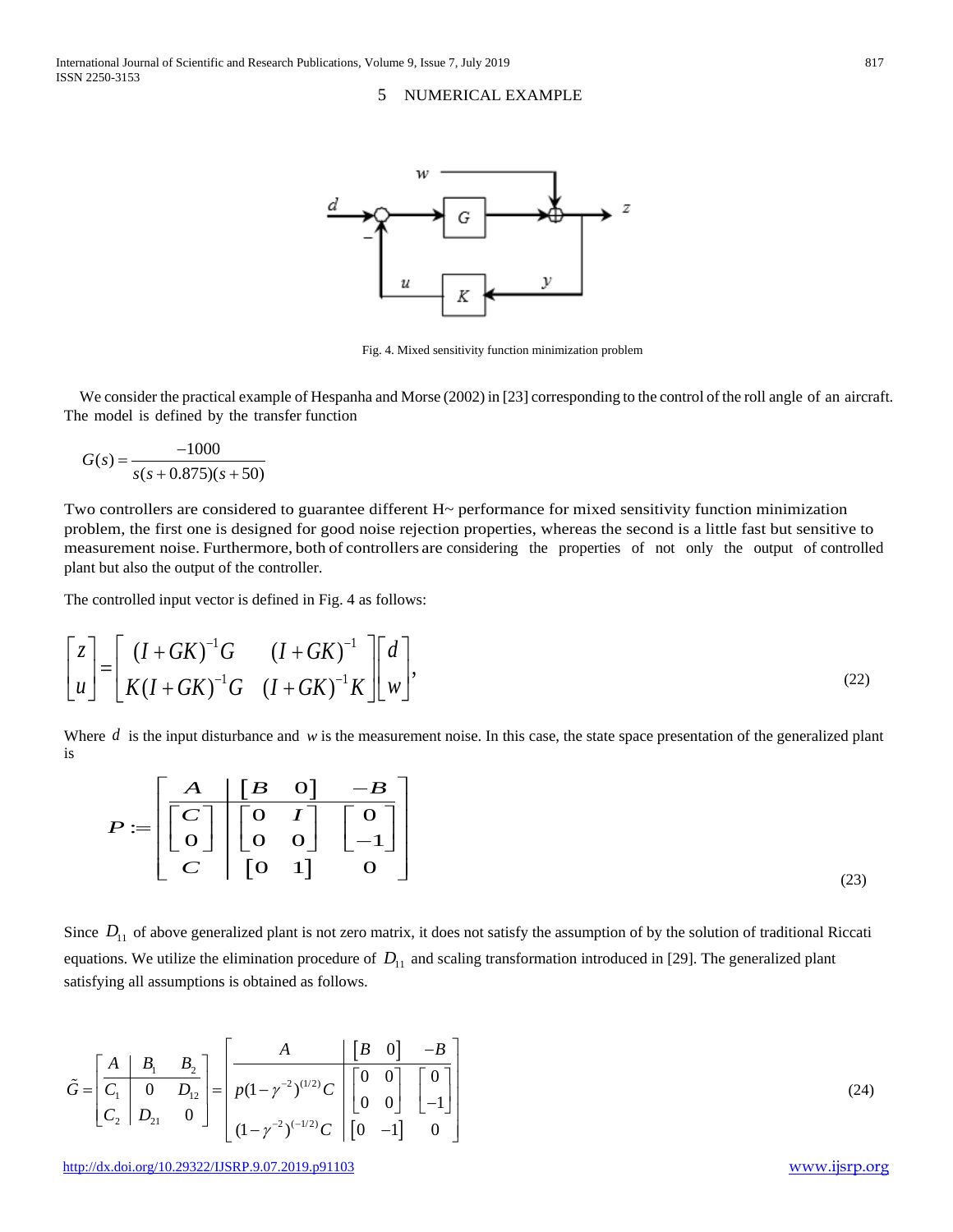where the weighting function  $\rho$  is chosen as a positive number. And the positive number  $\gamma$  is a prescribed H. performance criterion. The H infinite controller for (23) can be obtained as

$$
K = \sqrt{1 - \gamma^{-2}\tilde{K}}
$$
 (25)

where  $\tilde{K}$  is the H<sub>r</sub> controller for (24), which could be solved by the traditional method of Riccati equations. It is easily found that the generalized plant above satisfies all assumptions. Here  $\rho$  is chosen equal to 100 and 300 for  $K_1$  and  $K_2$ , respectively. This choices of  $\rho$  result in  $K_2$  exhibiting a faster response than  $K_1$  with performance criterions  $\gamma_1 = 107.7$  and  $\gamma_2 = 313.2$ , respectively as

$$
K_1 = \frac{-6.7e4s^2 - 3.5e6s - 7.7e6}{s^3 + 729.7s^2 + 7.3e4s + 3.1e6}
$$
\n
$$
K_2 = \frac{-3.035e5s^2 - 1.585e7s - 3.362e7}{s^3 + 1208s^2 + 1.694e5s + 1.101e7}
$$

In this case, to construct LFT formulation of controller for  $K_i = F_i(J, Q_{0,i})$  in Fig.3,  $K_i$  is chosen to be the central solution, where symmetric nonnegative stabilizing matrices *X* and *Y* of two H~ like Riccati equations are solved as

$$
X = \begin{bmatrix} 57.9 & 4.6e^3 & 1.0e^5 \\ 4.6e^3 & 4.1e^5 & 1.1e^7 \\ 1.0e^5 & 1.1e^7 & 4.6e^8 \end{bmatrix} \text{ and } Y = \begin{bmatrix} 9.7e^{-3} & 8.1e^{-5} & -2.6e^{-5} \\ 8.1e^{-5} & 1.3e^{-4} & 3.4e^{-5} \\ -2.6e^{-5} & 3.4e^{-5} & 2.2e^{-5} \end{bmatrix}
$$

We can obtain

$$
J := \begin{bmatrix} -108.7 & -4.6e^3 & -9.9e^4 & 6.0e^{-1} & -9.9e^{-1} \\ 1.0 & 0 & -1.0e^3 & -1.0 & -9.3e^{-3} \\ 0 & 1 & -6.2e^2 & -6.2e^{-1} & -5.7e^{-3} \\ \hline 57.8 & 4.6e^3 & 1.0e^5 & 0 & 1 \\ 0 & 0 & 1.0e^3 & 1 & 0 \end{bmatrix}
$$

To design the multi-controller for  $K := \{K_1, K_2\}$ , we have

$$
Q_{0,i} = F_i(\hat{J}, K_i), \text{ where } \hat{J} = \begin{bmatrix} \hat{A} & -L & \hat{B}_2 \\ \overline{-F} & 0 & I \\ C_2 & I & 0 \end{bmatrix} \text{ is shown in Fig.4}
$$

The corresponding transfer matrices  $\{Q_{0,1}, Q_{0,2}\}\$ are then computed using (21). Since  $K_1$  is chosen to be the central solution, we have  $Q_{0,1} = 0$ . The state space realization of  $Q_{0,2}$  can be obtainable as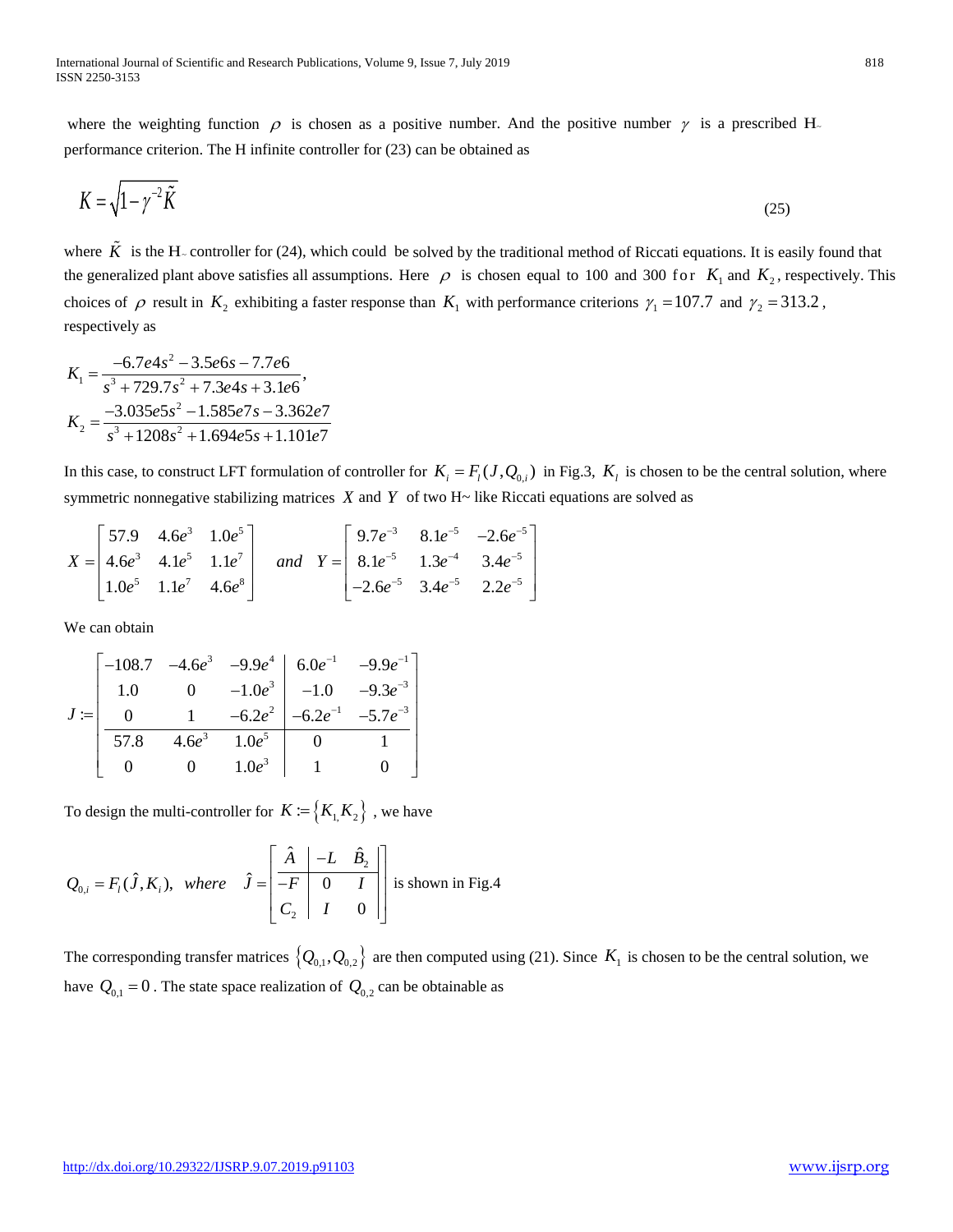International Journal of Scientific and Research Publications, Volume 9, Issue 7, July 2019 819 ISSN 2250-3153

$$
Q_{0,2} = \begin{bmatrix}\n-51.2 & -68.6 & -5.4e^{-2} & -57.5 & -4.6e^{3} & -9.9e^{4} & 0.6 \\
1.5 & 4.3 & 9.3e^{2} & -5.4e^{-1} & -4.3e^{1} & -9.3e^{2} & -1.0 \\
3.3e^{-3} & 2.7 & 5.7e^{2} & -3.3e^{-1} & -2.6e^{1} & -5.7e^{2} & -0.6 \\
0 & 0 & -6.0e^{2} & -1.1e^{2} & -4.6e^{3} & -9.9e^{4} & 0.6 \\
0 & 0 & 1.0e^{3} & 1.0 & 0 & -1.0e^{3} & -1.0 \\
\frac{0}{-57.9} & -4.6e^{3} & -1.0e^{5} & 57.9 & 4.6e^{3} & 1.0e^{5} & 0\n\end{bmatrix}
$$

The fact that  $Q_{0,1} = 0$  is a consequence of having used  $K = K_1$ . We then pick a minimal realization  $\left\{ \tilde{A}_{Q_{0,2}}, \tilde{B}_{Q_{0,2}}, \tilde{C}_{Q_{0,2}} \right\}$  for  $Q_{0,2}$  and the trivial realization  $\left\{ \tilde{A}_{Q_{0,2}}, 0, \tilde{C}_{Q_{0,2}} \right\}$  for  $Q_{0,1}$  . Since both realizations share the same stable  $\tilde{A}_{Q_2}$  matrix. As mentioned before, it would have been possible to choose realization for  $\mathcal{Q}_{0,1}$  and  $\mathcal{Q}_{0,2}$  with this property even if  $\mathcal{Q}_{0,1}$  is nontrivial. The desired controller realizations are then given by (19)–(20). This guarantees H~ performance:  $\gamma := \max(\gamma_1, \gamma_2) = 352.5$  of the switched closed-loop system. When external disturbance  $d(t)$  is injected into the system for  $t \in [18, 40]$  as Fig.5,



The outputs of controller plant and the controller are illustrated as Fig.6 and Fig.7, respectively.



Fig.6. The switching control with  $H_{\backsim}$  performance



Fig.7. The switching strategy between stabilizing controllers

<http://dx.doi.org/10.29322/IJSRP.9.07.2019.p91103> [www.ijsrp.org](http://ijsrp.org/) The main objective in [23] was to guarantee stability when switching between stabilizing controllers regardless the switching signal.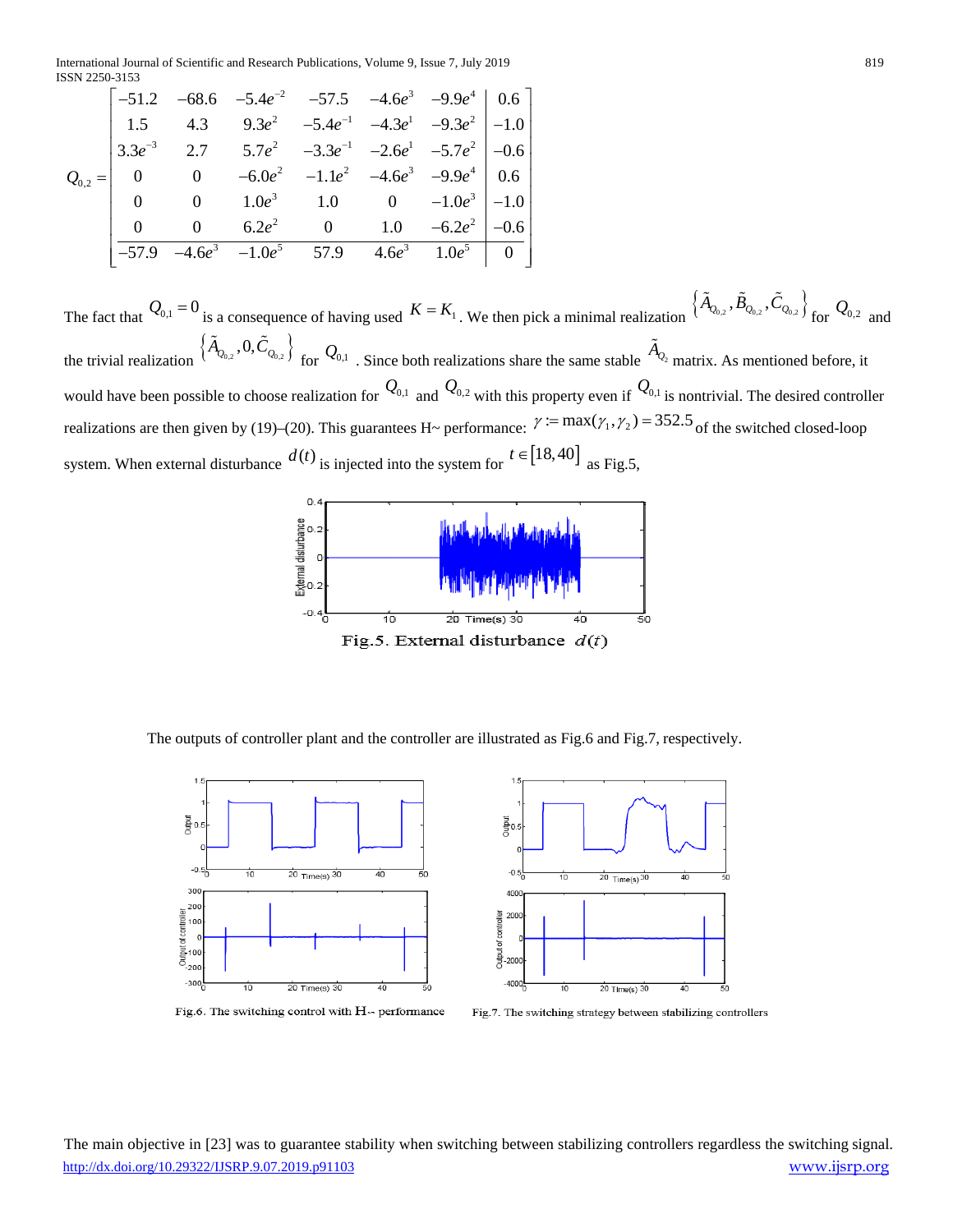The paper presented here is to guarantee H~performance of the closed-loop system, when switching between H-performance controllers regardless the switching signal. Since the mixed sensitivity function minimization problem considered here guarantees the properties of not only the output of controlled plant but also the output of the controller. Comparing Fig. 6 and Fig. 7 we notice that the magnitude of the control signal in our method is much lower than that proposed in [23]. This makes clear the validity of the proposed technique.

### 6 CONCLUSIONS

To deal with the control of complex systems where conflicting requirements make a single LTI controller unsuitable, the paper provides a switching strategy between H~performance controllers of mixed sensitivity control problem for a specific LTI plant. It is shown that it is possible to find proper realizations for the given family of H~performance controllers so that the closed-loop system remains the H<sub>-</sub> control performance, no matter how we switch among the controller.

#### **REFERENCES**

- [1] D. Liberzon and A. S. Morse, Basic problems in stability and design of switched systems, IEEE Control Systems Magazine, vol. 19, no. 5, pp. 59-70, 1999.
- [2] R. DeCarlo, M. S. Branicky, S. Pettersson, and B. Lennartson, Perspectives and results on the stability and stabilizability of hybrid systems, Proceedings of the IEEE, vol. 88, vo. 7, pp. 1069-1082, 2000.
- [3] H. Lin and P. J. Antsaklis, Stability and stabilizability of switched linear systems: a survey of recent results, IEEE Transactions on Automatic Control, vol. 54, no. 2, pp. 308–322, 2009.
- [4] D. Liberzon, Switching in Systems and Control, Birkhäuser, Boston, 2003.
- [5] E. K. Boukas, Stochastic Switching Systems: Analysis and Design, W.S. Levine, Ed. Birkhäuser, 2006.
- [6] Z. Sun & S. S. Ge, Switched linear systems: control and design. London: Springer, 2005.
- [7] D. Liberzon, J. P. Hespanha, and A. S. Morse, Stability of switched systems: a lie-algebraic condition,Syst. Control Lett., vol. 37, no. 3, pp. 117–122, 1999.
- [8] Z. Sun, S. S. Ge, and T. H. Lee, Controllability and reachability criteria for switched linear systems, Automatica, vol. 38, no. 5, pp. 775–786, 2002.
- [9] H. Lin & P. J. Antsaklis, Stability and stabilizability of switched linear systems: a survey of recent results, IEEE Transactions on Automatic Control, 54, 308–322, 2009.
- [10] J. P. Hespanha, P. Santesso, and G. Stewart, Optimal controller initialization for switching between stabilizing controllers, in Proc. IEEE Conf. Decision Control, New Orleans, LA, Dec. 2007, pp. 5634–5639
- [11] K. Hirata, J. P. Hespanha, L2-induced gains of switched systems and classes of switching signals, 49th IEEE Conference on Decision and Control (CDC), pp. 438 – 442, 2010.
- [12] L. I. Allerhand & U. Shaked, Robust Control of Linear Systems via Switching, IEEE Trans. Autom. Control, Vol. 58, Issue: 2, pp. 506 512, 2013.
- [13] R. N. Shorten and K. S. Narendra, Necessary and sufficient condition for the existence of a common quadratic Lyapunov function for M-stable linear second order systems, in Proc. 2000 Amer. Control Conf., pp. 359–363, 2000.
- [14] A. A. Agrachev and D. Liberzon, Lie-algebraic stability criteria for switched systems, SIAM J. Control Opt., vol. 40, no. 1, pp. 253–269, 2001.
- [15] D. Cheng, L. Guo, and J. Huang, On quadratic Lyapunov functions, IEEE Trans. Autom. Control, vol. 48, no. 5, pp. 885–890, May 2003.
- [16] D. Cheng, Stabilization of planar switched systems, Syst. Control Lett., vol. 52, pp. 79–88, 2004.
- [17] D. Liberzon, J. P. Hespanha, and A. S. Morse, Stability of switched systems: a lie-algebraic condition, Syst. Control Lett., vol. 37, no. 3, 117– 122, 1999.
- [18] J. C. Geromel & G. S. Deaecto, Switched state feedback control for continuous-time uncertain systems, Automatica, 45, pp. 593–597, 2009.
- [19] G. Zhai, H. Lin, Y. Kim, J. Imae & T. Kobayashi, L2 gain analysis for switched systems with continuous-time and discrete-time subsystems, International Journal of Control, 78, pp. 1198–1205, 2005.
- [20] J. Zhao and D. J. Hill, On stability L2 gain and H~ control for switched systems, Automatica, 44, pp. 1220–1232, 2008.
- [21] S. Boyd, L.E. Ghaoui, E. Feron and V. Balakrishnan: Linear matrix inequality in systems and control theory, SIAM, Philadelphia, Studies in Applied Mathematics Series 15, 1994.
- [22] P. Gahinet, A. Nemirovski, A. J. Laub, and M. Chilali, LMI control toolbox for use with matlab, Use's guide. Natick, MA, USA: The Math